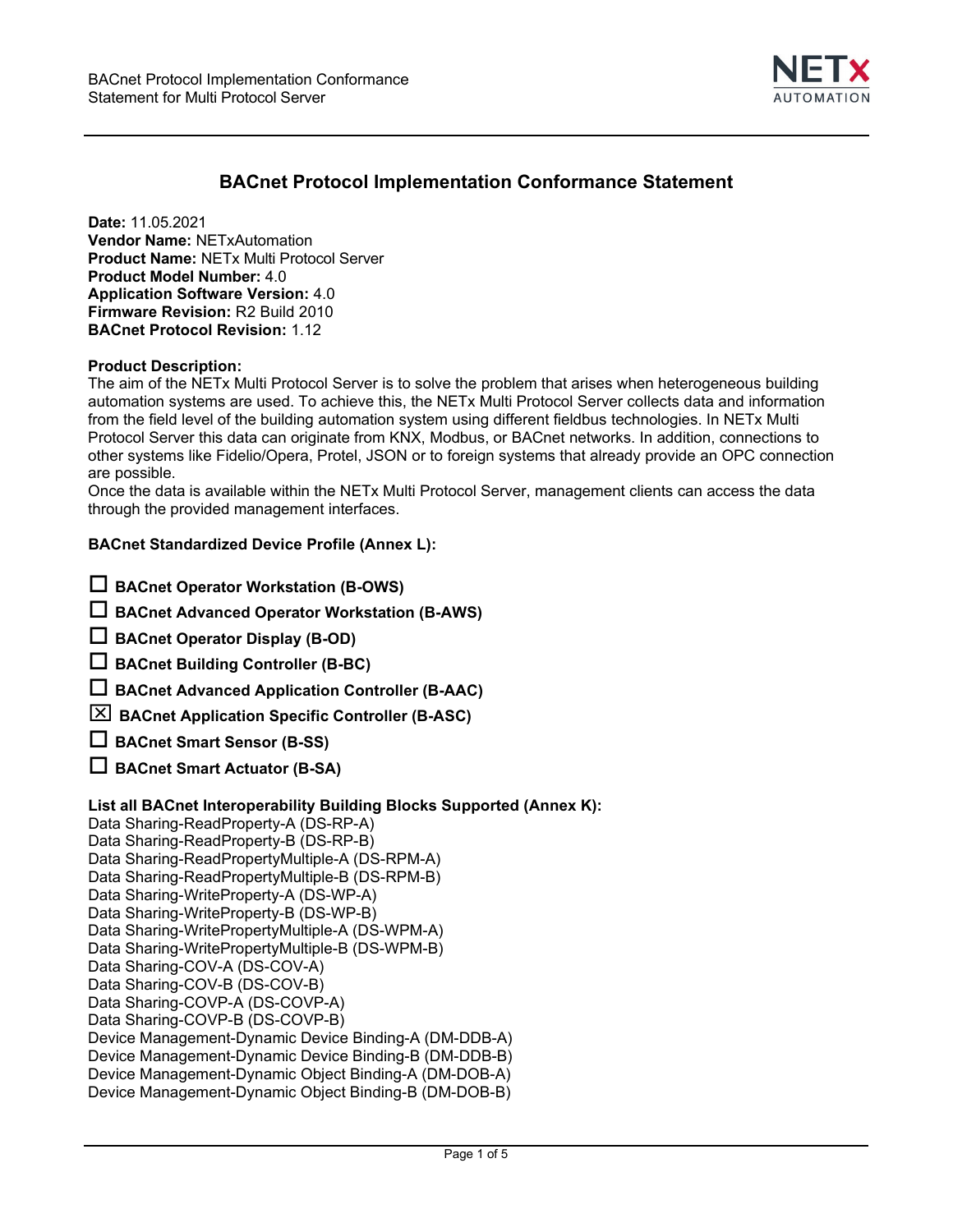

Device Management-DeviceCommunicationControl-A (DM-DCC-A) Device Management-DeviceCommunicationControl-B (DM-DCC-B)

## **Segmentation Capability:**

| $\Box$ Able to transmit segmented messages | <b>Window Size</b> |
|--------------------------------------------|--------------------|
| $\Box$ Able to receive segmented messages  | Window Size        |

## **Standard Object Types Supported:**

If not stated otherwise, the following statements apply to all supported BACnet object types:

- Creating or deleting of dynamic objects is not supported
- No additional writable properties (other than the ones required by this standard) are supported
- No additional conditionally writable properties (other than the ones required by this standard) are supported are
- No proprietary properties are implemented
- No range restrictions on properties exist

## **Accumulator**

|  | List of optional properties supported: Description, Device Type, Reliability, Prescale, Value Change Time, |  |  |  |  |  |  |
|--|------------------------------------------------------------------------------------------------------------|--|--|--|--|--|--|
|  | Value_Before_Change, Value_Set, Logging_Record, Logging_Object, Pulse_Rate, Profile_Name                   |  |  |  |  |  |  |

#### **Analog Input**

*List of optional properties supported:* Description, Device\_Type, Reliability, Update\_Interval, Min\_Pres\_Value, Max Pres\_Value, Resolution, COV\_Increment, Profile\_Name

## **Analog Output**

*List of optional properties supported:* Description, Device\_Type, Reliability, Min\_Pres\_Value, Max\_Pres\_Value, Resolution, COV\_Increment, Profile\_Name

## **Analog Value**

*List of optional properties supported:* Description, Reliability, Priority\_Array, Relinquish\_Default, COV\_Increment, Profile\_Name

## **Binary Input**

*List of optional properties supported:* Description, Device\_Type, Reliability, Inactive\_Text, Active\_Text, Profile\_Name

## **Binary Output**

*List of optional properties supported:* Description, Device\_Type, Reliability, Inactive\_Text, Active\_Text, Profile\_Name

## **Binary Value**

*List of optional properties supported:* Description, Reliability, Inactive\_Text, Priority\_Array, Relinquish\_Default, Active\_Text, Profile\_Name

#### **Multistate Input**

*List of optional properties supported:* Description, Device\_Type, Reliability, State\_Text, Profile\_Name

## **Multistate Output**

*List of optional properties supported:* Description, Device\_Type, Reliability, State\_Text, Profile\_Name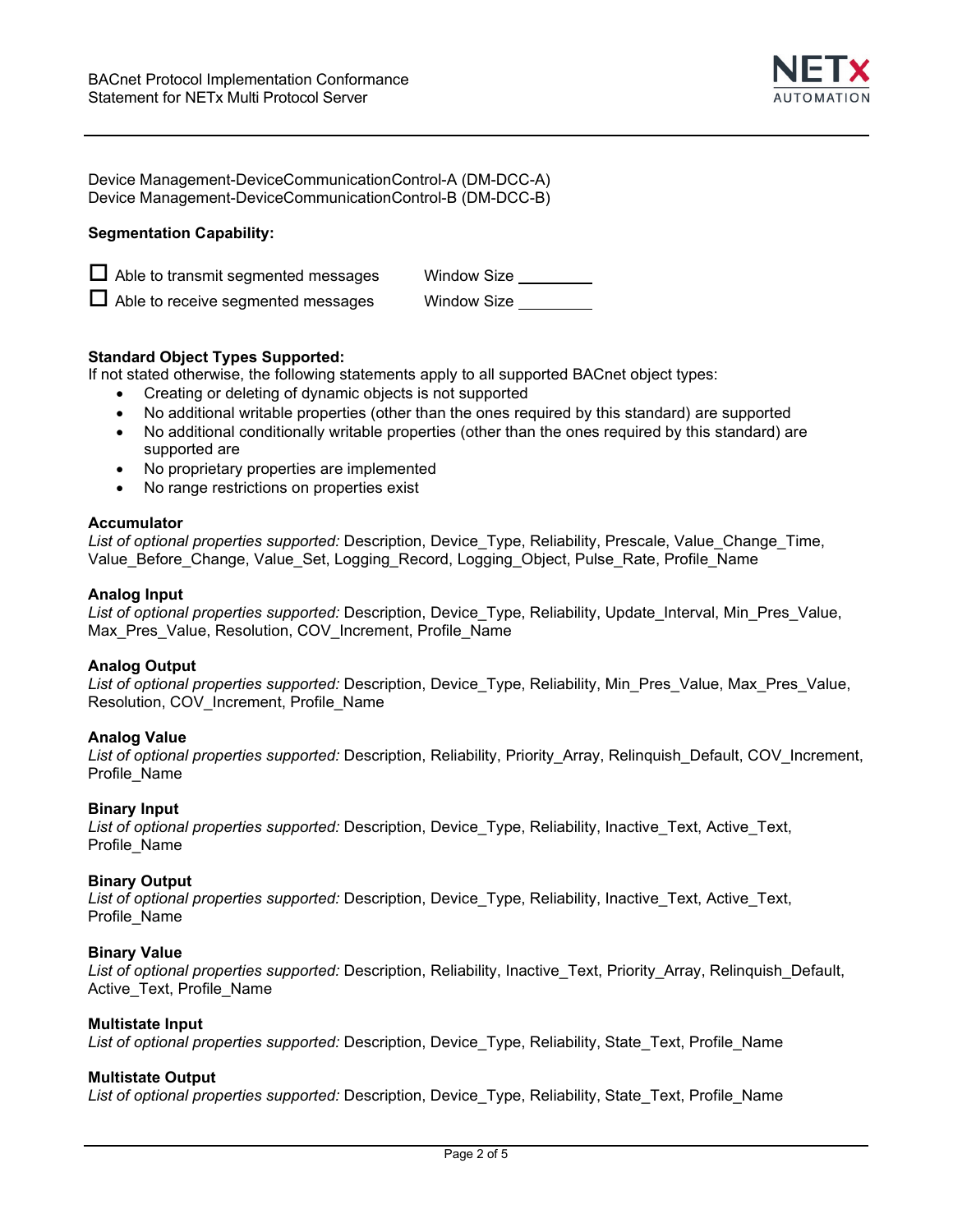

# **Multistate Value**

*List of optional properties supported:* Description, Device\_Type, Reliability, State\_Text, Priority\_Array, Relinquish\_Default, Profile\_Name

## **Pulse Convert**

*List of optional properties supported:* Description, Input\_Reference, Reliability, COV\_Increment, COV\_Period, Profile\_Name

#### **Device**

*List of optional properties supported:* Location, Description, Local\_Time, Local\_Date, UTC\_Offset

#### **Life Safety Zone**

*List of optional properties supported:* Description, Device\_Type, Profile\_Name

## **Life Safety Point**

*List of optional properties supported:* Description, Device\_Type, Profile\_Name

#### **Schedule**

*List of optional properties supported:* Description, Profile\_Name

#### **CharacterString Value**

*List of optional properties supported:* Description, Event\_State, Reliability, Out\_Of\_Service, Priority\_Array, Relinquish\_Default

# **DateTime Value**

*List of optional properties supported:* Description, Event\_State, Reliability, Out\_Of\_Service, Priority\_Array, Relinquish\_Default, Is\_UTC

#### **Date Value**

*List of optional properties supported:* Description, Event\_State, Reliability, Out\_Of\_Service, Priority\_Array, Relinquish\_Default

## **Time Value**

*List of optional properties supported:* Description, Event\_State, Reliability, Out\_Of\_Service, Priority\_Array, Relinquish\_Default

## **Large Analog Value**

*List of optional properties supported:* Description, Event\_State, Reliability, Out\_Of\_Service, Priority\_Array, Relinquish\_Default, COV\_Increment

## **Integer Value**

*List of optional properties supported:* Description, Event\_State, Reliability, Out\_Of\_Service, Priority\_Array, Relinquish\_Default, COV\_Increment

## **Positive Integer Value**

*List of optional properties supported:* Description, Event\_State, Reliability, Out\_Of\_Service, Priority\_Array, Relinquish\_Default, COV\_Increment

## **Data Link Layer Options:**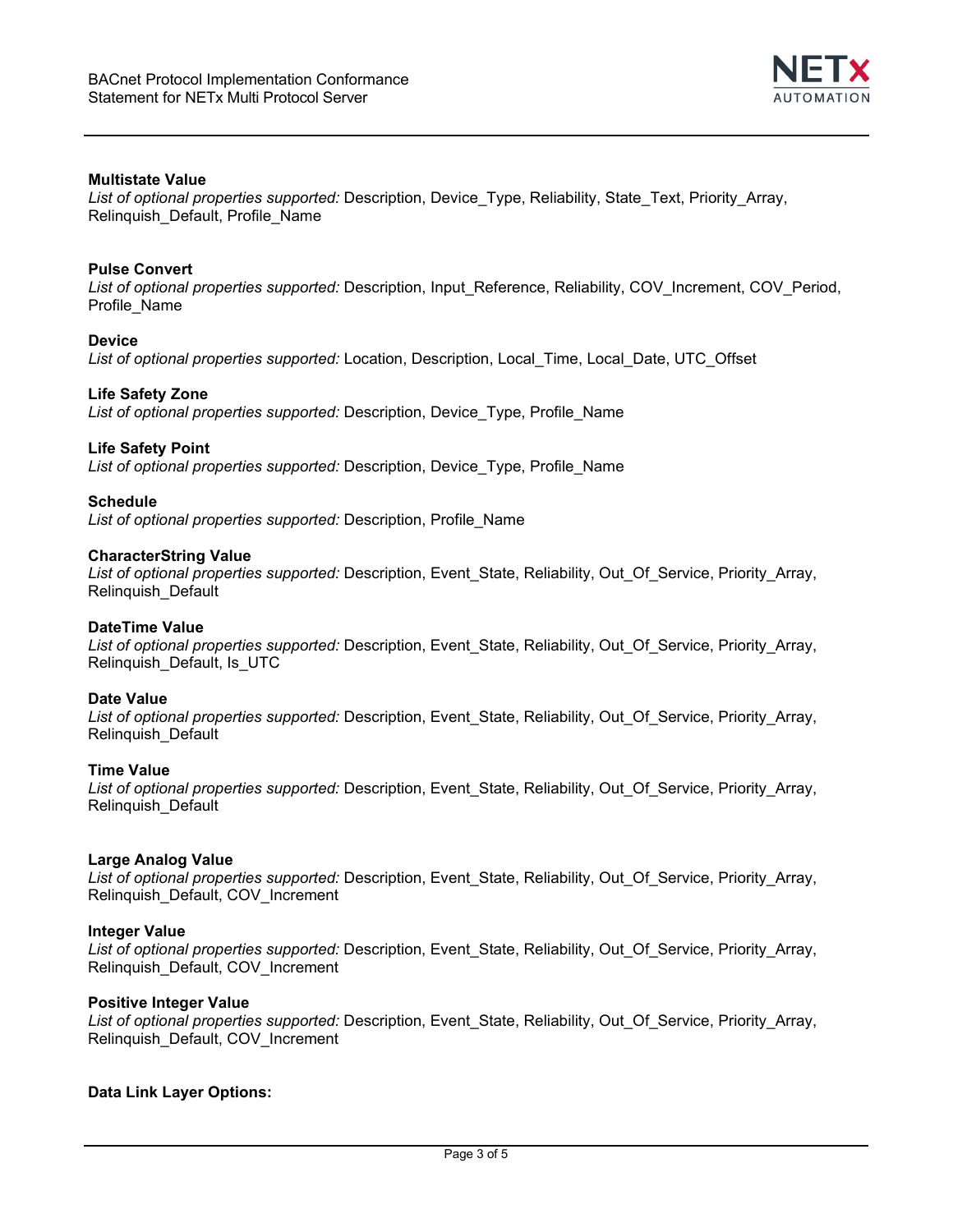

| <b>⊠ BACnet IP, (Annex J)</b>                             |  |
|-----------------------------------------------------------|--|
| □ BACnet IP, (Annex J), Foreign Device                    |  |
| $\Box$ ISO 8802-3, Ethernet (Clause 7)                    |  |
| $\Box$ ATA 878.1, 2.5 Mb. ARCNET (Clause 8)               |  |
| $\Box$ ATA 878.1, EIA-485 ARCNET (Clause 8), baud rate(s) |  |
| $\Box$ MS/TP master (Clause 9), baud rate(s): $\Box$      |  |
| $\square$ MS/TP slave (Clause 9), baud rate(s):           |  |
| $\Box$ Point-To-Point, EIA 232 (Clause 10), baud rate(s): |  |
| □ Point-To-Point, modem, (Clause 10), baud rate(s):       |  |
| □ LonTalk, (Clause 11), medium:                           |  |
| $\Box$ BACnet/ZigBee (ANNEX O)                            |  |
| $\square$ Other:                                          |  |
|                                                           |  |

# **Device Address Binding:**

Is static device binding supported? (This is currently necessary for two-way communication with MS/TP slaves and certain other devices.)  $\boxtimes$  Yes  $\Box$  No

## **Networking Options:**

|  | $\Box$ Router, Clause 6 - List all routing configurations, e.g., ARCNET-Ethernet, Ethernet-MS/TP, etc. |
|--|--------------------------------------------------------------------------------------------------------|
|--|--------------------------------------------------------------------------------------------------------|

- Annex H, BACnet Tunneling Router over IP
- BACnet/IP Broadcast Management Device (BBMD)

| Does the BBMD support registrations by Foreign Devices?                 | $\Box$ Yes $\Box$ No |  |
|-------------------------------------------------------------------------|----------------------|--|
| Does the BBMD support network address translation? $\Box$ Yes $\Box$ No |                      |  |

## **Network Security Options:**

 $\boxtimes$  Non-secure Device - is capable of operating without BACnet Network Security

 $\square$  Secure Device - is capable of using BACnet Network Security (NS-SD BIBB)

- $\square$  Multiple Application-Specific Keys:
- $\square$  Supports encryption (NS-ED BIBB)
- $\square$  Key Server (NS-KS BIBB)

## **Character Sets Supported:**

Indicating support for multiple character sets does not imply that they can all be supported simultaneously.

| $\boxtimes$ ISO 10646 (UTF-8) | <b>⊠ IBM™/Microsoft™ DBCS</b> | <b>⊠ ISO 8859-1</b> |
|-------------------------------|-------------------------------|---------------------|
| $\boxtimes$ ISO 10646 (UCS-2) | $\boxtimes$ ISO 10646 (UCS-4) | $\Box$ JIS X 0208   |

## **If this product is a communication gateway, describe the types of non-BACnet equipment/networks(s)**